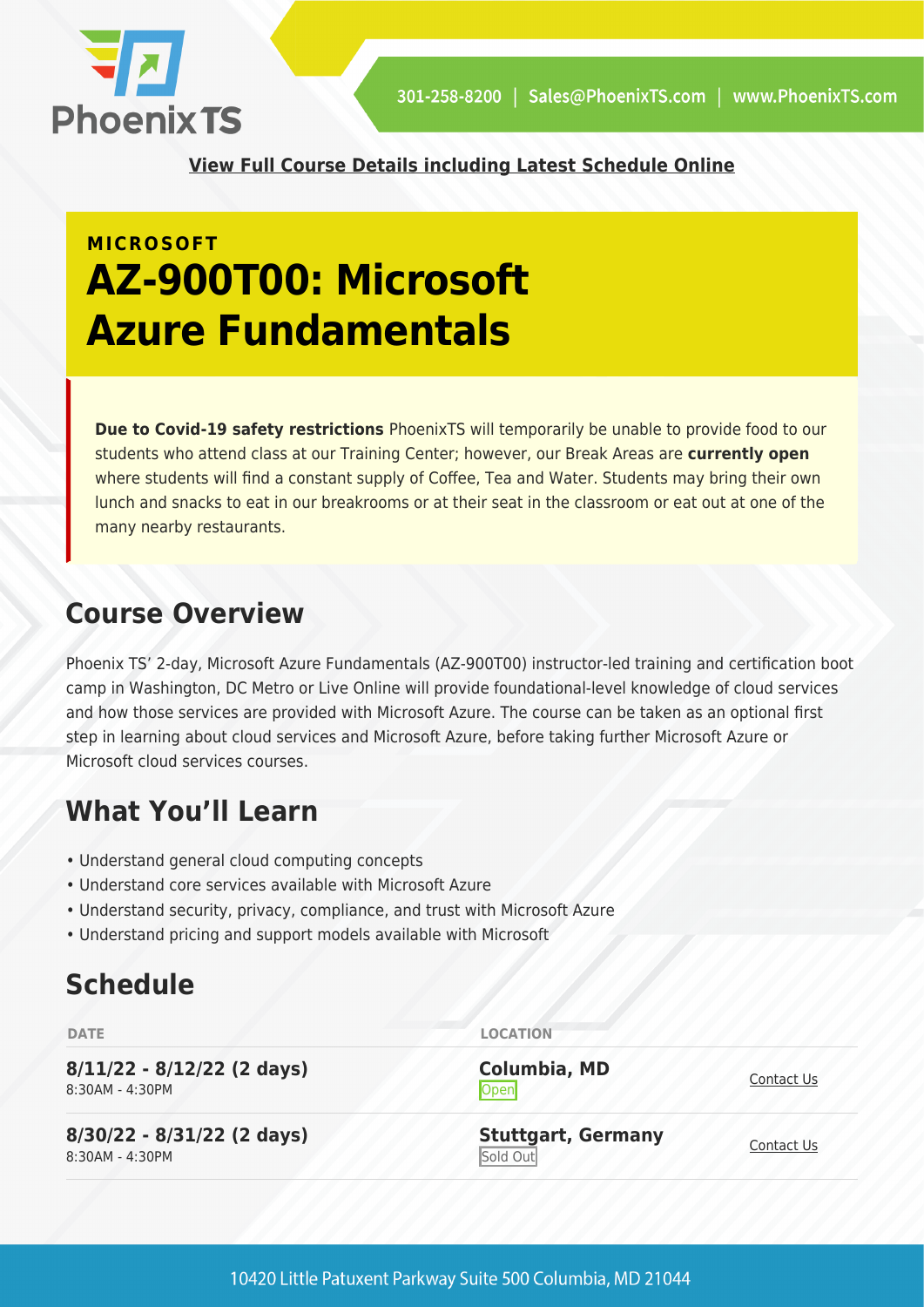| <b>PhoenixTS</b>                                | 301-258-8200   Sales@PhoenixTS.com   www.PhoenixTS.com |            |
|-------------------------------------------------|--------------------------------------------------------|------------|
| <b>DATE</b>                                     | <b>LOCATION</b>                                        |            |
| $9/01/22 - 9/02/22$ (2 days)<br>8:30AM - 4:30PM | <b>Live Online</b><br>Open                             | Contact Us |
| 11/21/22 - 11/22/22 (2 days)<br>8:30AM - 4:30PM | <b>Live Online</b>                                     | Contact Us |

# **Who Should Attend**

IT professionals who need to validate foundational-level knowledge of cloud services and how those services are provided with Microsoft Azure.

## **Prerequisites**

There are no prerequisites for this course.

## **Exam Information**

#### **Exam AZ-900: Microsoft Azure Fundamentals**

| <b>Exam Objective</b>                               | <b>Percentage of Exam</b> |
|-----------------------------------------------------|---------------------------|
| Understand cloud concepts                           | 15-20%                    |
| Understand core Azure services                      | 30-35%                    |
| Understand security, privacy, compliance, and trust | 25-30%                    |
| Understand Azure pricing and support                | 20-25%                    |

You can purchase the exam voucher separately through Phoenix TS. Phoenix TS is an authorized testing center for Pearson VUE and Prometric websites. Register for exams by calling us or visiting the Pearson VUE and Prometric websites.

## **Duration**

#### **2 Days**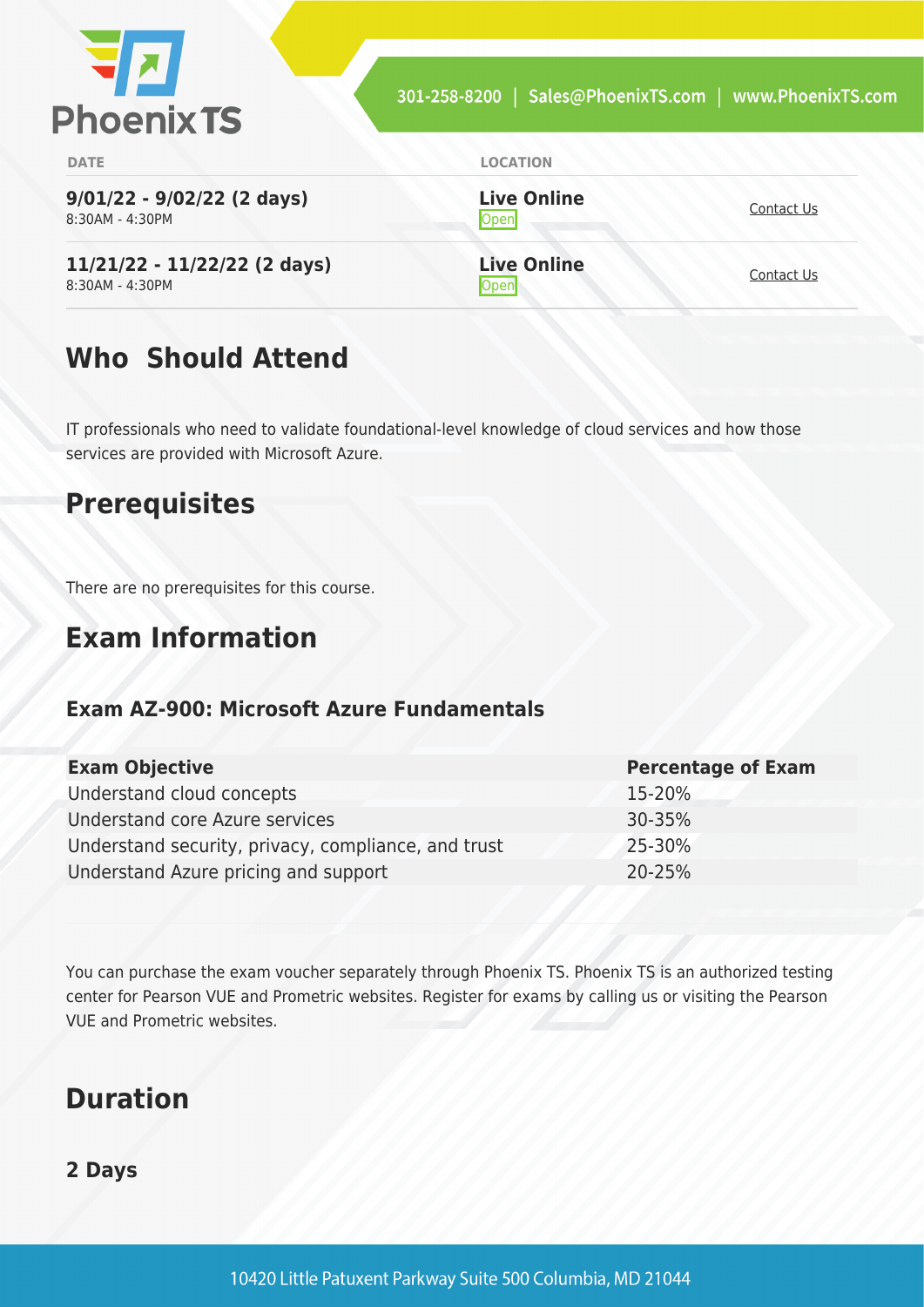

#### **\$1,295**

### **Course Outline**

#### **Cloud Concepts**

- Why Cloud Services
- Types of Cloud models
- Types of Cloud services

#### **Core Azure Services**

- Core Azure Architectural components
- Core Azure Services and Products
- Azure Solutions
- Azure management tools
- Lab: Create a virtual machine
- Lab: Deploy Azure container instances
- Lab: Create a virtual network
- Lab: Create blob storage
- Lab: Create a SQL database
- Lab: Implement an Azure IoT Hub
- Lab: Implement Azure Functions
- Lab: Create a web app
- Lab: Create a VM with a Template
- Lab: Create a VM with PowerShell
- Lab: Create a VM with CLI

#### **Security, Privacy, Compliance, and Trust**

- Secure network connectivity
- Core Azure identity services
- Security tools and features
- Azure governance methodologies
- Monitoring and reporting
- Privacy, compliance, and data protection standards
- Lab: Secure network traffic
- Lab: Implement Azure key vault
- Lab: Create an Azure Policy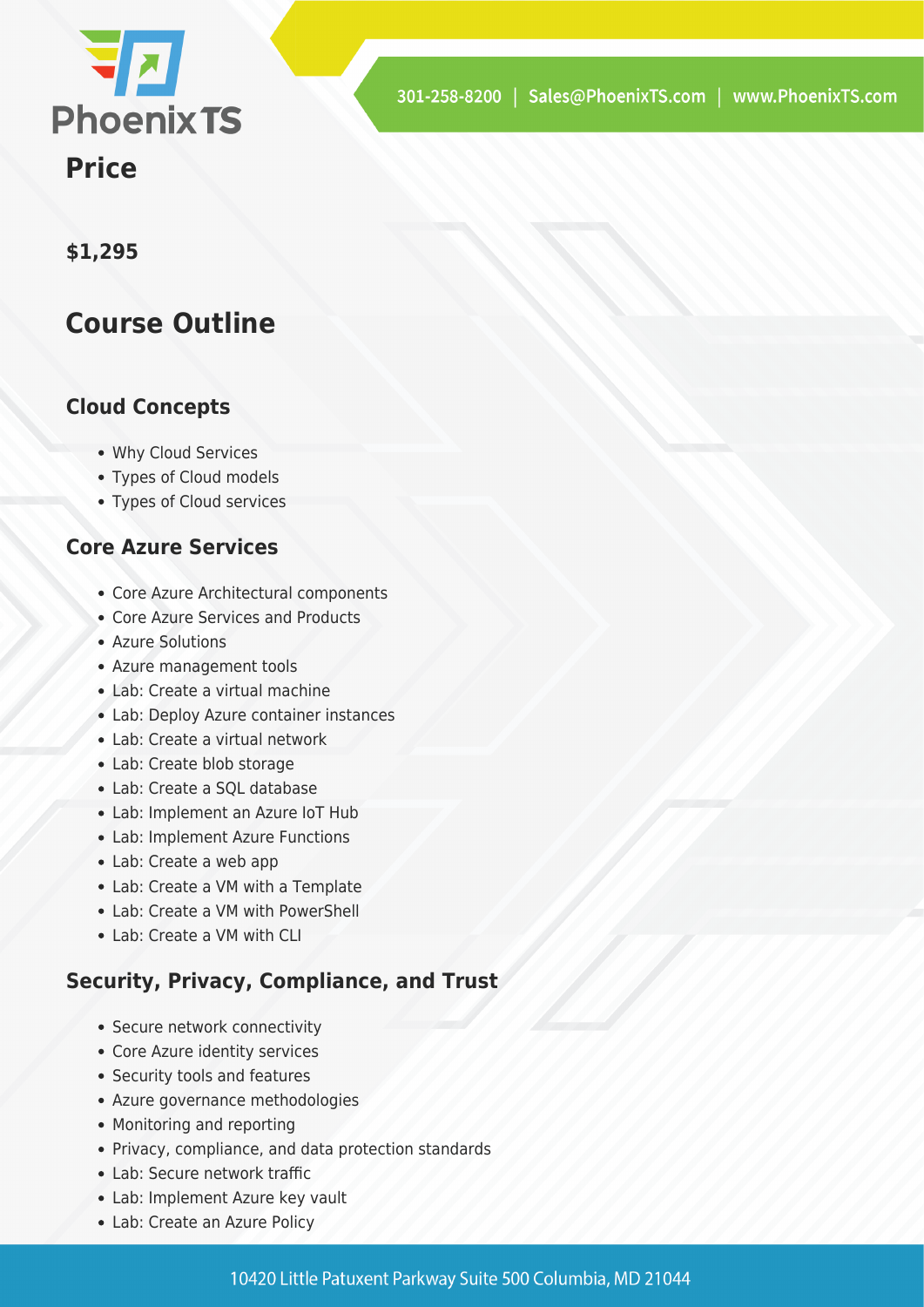

- Lab: Manage access with RBAC
- Lab: Manage resource locks
- Lab: Implement resource tagging
- Lab: Exploring the Trust Center

#### **Azure Pricing and Support**

- Azure subscriptions
- Planning and managing costs
- Azure support options
- Azure Service Level Agreements (SLAs)
- Service lifecycle in Azure
- Lab : Use the Azure Pricing Calculator
- Lab : Use the Azure TCO Calculator
- Lab : Open a Support request
- Lab : Calculate composite SLAs
- Lab : Access Azure Preview features



**Due to Covid-19 safety restrictions** PhoenixTS will temporarily be unable to provide food to our students who attend class at our Training Center; however, our Break Areas are **currently open** where students will find a constant supply of Coffee, Tea and Water. Students may bring their own

10420 Little Patuxent Parkway Suite 500 Columbia, MD 21044